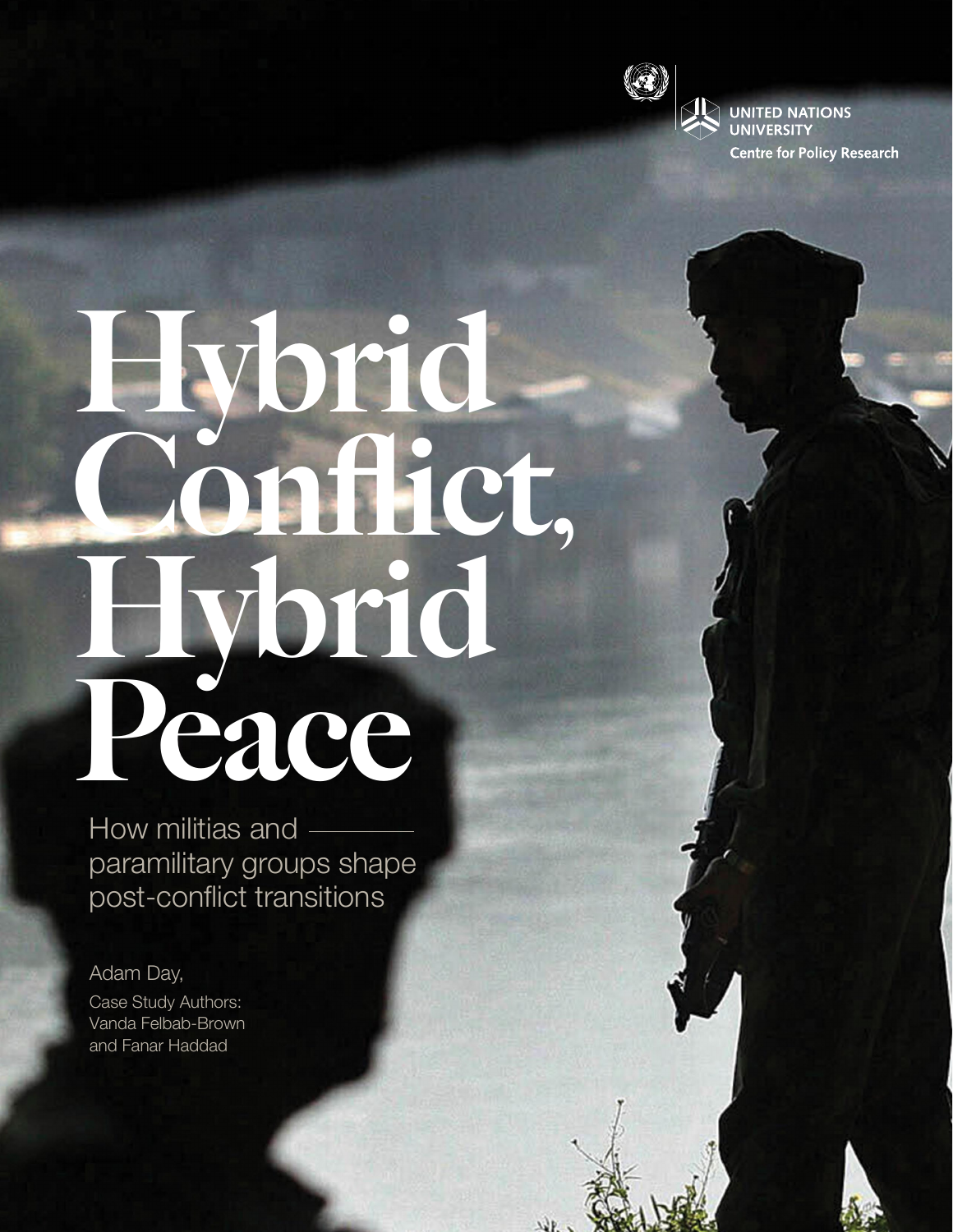

## **Adam Day**

Adam Day is the Head of Programmes at the United Nations University Centre for Policy Research.

Vanda Felbab-Brown is Senior Fellow at The Brookings Institution and Fanar Haddad is Senior Research Fellow at the Middle East Institute, National University of Singapore.

The author would like to thank Erica Gaston and Cale Salih for their review and insights provided to this paper and Eamon Kircher-Allen for editorial support. The paper was written in close consultation with Vanda Felbab-Brown and Fanar Haddad (the authors of the case studies in this volume). Any errors herein are the fault of the author(s).



This material has been funded by UK aid from the UK government; however the views expressed do not necessarily reflect the UK government's official policies.

ISBN: 978-92-808-6513-4 © United Nations University, 2020. All content (text, visualizations, graphics), except where otherwise specified or attributed, is published under a Creative Commons Attribution- Noncommercial-Share Alike IGO license (CC BY-NC-SA 3.0 IGO). Using, re-posting and citing this content is allowed without prior permission.

Citation: Adam Day, *Hybrid Conflict, Hybrid Peace: How Militias and Paramilitary Groups Shape Post-conflict Transitions* (New York: United Nations University, 2020).

Cover photo: AP Photo/Rafiq Maqbool (Licensed) Back cover photo: UN Photo/Stuart Price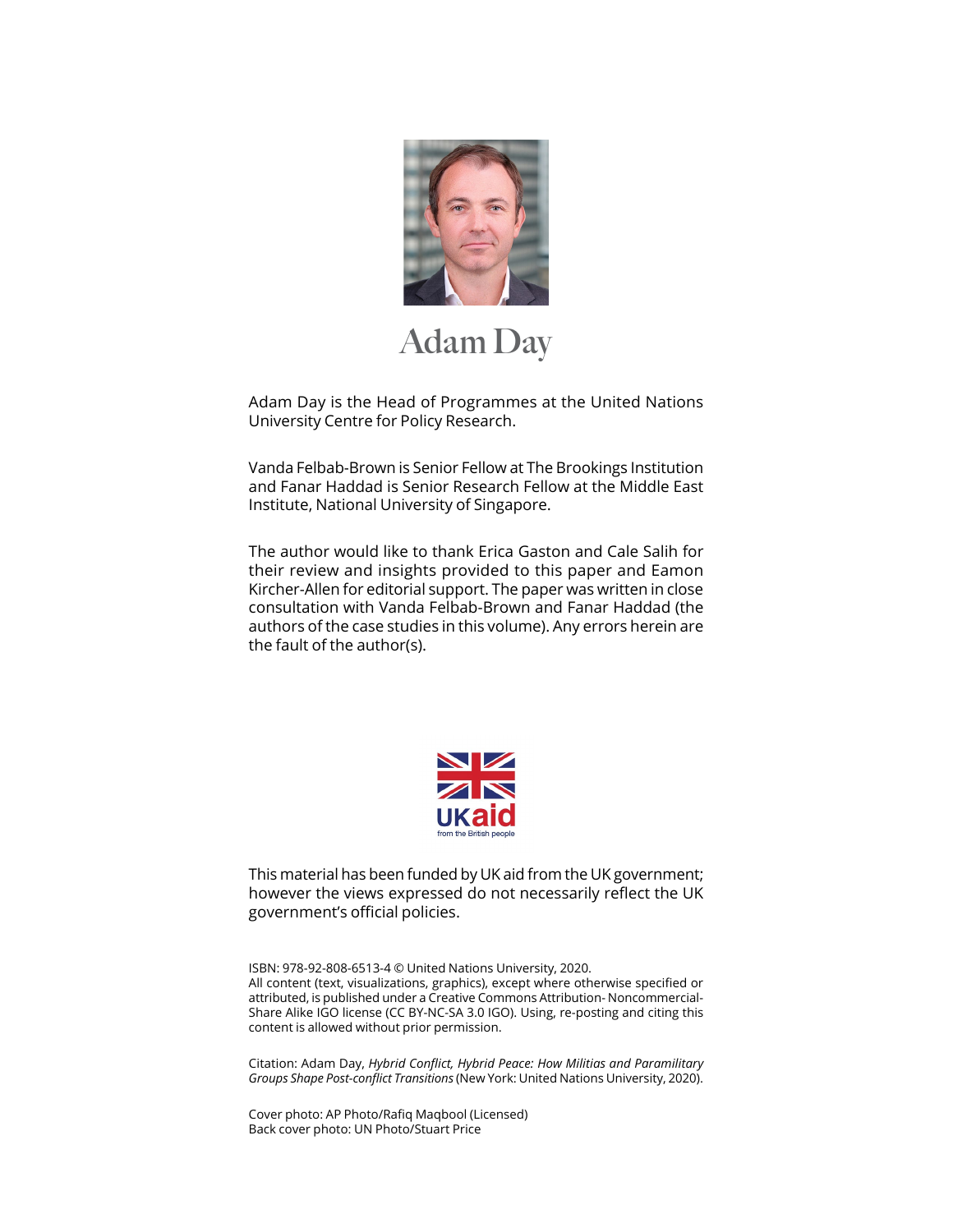## Executive Summary

oday's civil wars are becoming more frequent, more harmful to civilians and harder to resolve. Over the past decade, the rate of major civil wars has tripled, driven in part by the growing role of non-State actors, proliferating insurgencies and transnational extremist groups.<sup>1</sup> Modern conflicts also suffer from much higher rates of relapse than earlier eras: nearly 60 per cent of conflicts from the early part of this century's first decade have relapsed, while 90 per cent of today's conflicts take place in a country that has experienced war in the past three decades.2 Why are sustainable peace outcomes proving more elusive? T

One contributing factor to these trends may be the increasing use of pro-government militias (PGMs) in armed conflict. More than 80 per cent of conflicts over the past 30 years have involved government collaboration with PGMs, while the more recent rise in transnational violent extremist groups has prompted an even greater reliance on PGMs in places like Syria, Afghanistan, Iraq, Somalia and Nigeria.<sup>3</sup> Auxiliary forces have played crucial roles in helping governments win back territory, weaken rebel forces or consolidate battlefield strength. They are a quick and cheap means of mobilizing force and may offer unique local knowledge and intelligence, building greater traction among contested communities or constituencies.4 In some situations, States may turn to PGMs to outsource the "dirty work" of war while maintaining plausible deniability for human rights violations.5

However, the use of PGMs carries significant risks in terms of post-conflict peace and stability. Research has shown that the use of PGMs as counter-insurgents can make conflicts last longer, with higher levels of violence and greater

risks of relapse.6 PGMs exploit conflict situations for their own economic and political gain and may become spoilers to any peace process that would curtail those benefits, especially where they are excluded in political talks and integration deals. More broadly, using PGMs may entrench certain forms of violence, corruption and impunity that can last beyond a peace deal, undermining longer-term peacebuilding efforts and contributing to a higher likelihood of relapse into violent conflict. Indeed, the strong links between militias and a range of regional powerbrokers often means that PGMs embroil countries in regional and even international competitions, with far greater risks to stability.

Based on in-depth field research in Nigeria, Somalia and Iraq, this report aims to understand the role of PGMs in conflict and post-conflict settings. Specifically, it investigates how PGMs might help or hurt prospects for sustainable peacebuilding.

It is guided by the following questions:

- How do PGMs play a role in resolving civil wars and what specific value do they provide to governments?
- What social, economic and political stakes do PGMs acquire during conflict and how can they be taken into account to avoid becoming spoilers to peace?
- How do States manage violence committed by PGMs, including accountability for serious human rights abuses?
- What challenges have manifested in terms of efforts to demobilize, integrate or otherwise disband PGMs in postconflict settings?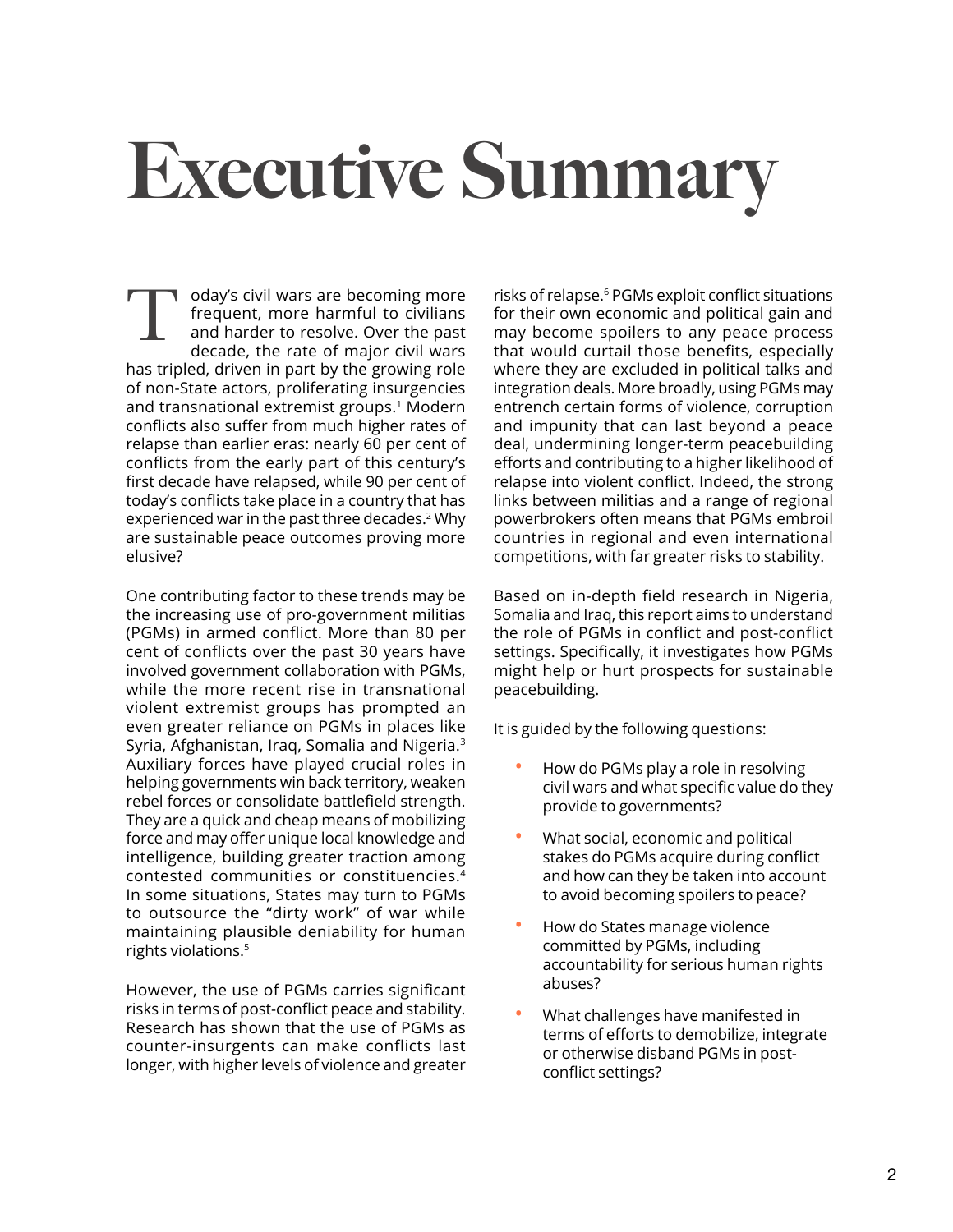• And what are the essential elements of a strategy for dealing with PGMs?

Ultimately, this report looks to provide concrete and actionable recommendations for policymakers and practitioners engaged in some of the most complex conflicts today.

This framework contains four sections: (1) a review of the main scholarship on PGMs, focusing on the ways in which using them undermines longer-term peace and stability; (2) a comparison across the three case studies, drawing lessons for more general applicability; (3) the essential elements of a comprehensive strategy for addressing PGMs in settings with violent extremism; and (4) conclusions and areas of future research.

Conflicts involving PGMs present policymakers and practitioners with a set of strategic and operational choices. While national Governments and international partners often have different and competing rationales for collaborating with militias, they broadly make the decision to do so for four reasons: as inexpensive force multipliers; due to their superior local knowledge; avenues for legitimacy or coercion that are otherwise unavailable in weak or contested States; and where they wish to maintain plausible deniability for human rights violations.

As the case studies in this report detail, reliance on PGMs can be a double-edged sword: in the short-term, they may meet immediate security demands, but over time they can present significant consequences to peace and stability in four areas: undermining the State capacity and authority; the risk to civilians and the rule of law, contributing to further instability; through illicit networks and agents of criminal enterprises; and the polarizing forces in local communities and regions of PGMs.

Taken together, the presence of PGMs may tend to make a conflict last longer, produce increased levels of violence and abuse and make the postconflict period more volatile.

Taken together, the presence of PGMs may tend to make a conflict last longer, produce increased levels of violence and abuse and make the post-conflict period more volatile.

While each country is unique — in both the nature of its conflict and the ways in which PGMs have been brought into play — they share common themes. A comparison across the three case studies reveals a number of important considerations for policymakers and practitioners in nine cross-cutting ways:

- A. Increasing fragmentation, and lack of control;
- B. Blurred lines of State and non-State;
- C. The competition to govern;
- D. Economic incentives;
- E. Diversity and division in PGMs;
- F. Human rights abuses and accountability;
- G. Foreign support;
- H. International recognition and funding cul-de-sacs;
- I. Few good options for DDR.

PGMs cannot be considered flash-in-thepan responses to insecurity; instead, they are an increasingly permanent feature of the landscapes of twenty-first century conflicts. Their utility allows them to become indispensable actors, tied to the main sources of power in the capital and the broader region. Resilient in the face of efforts at demobilization and integration, PGMs appear to be most comfortable in the penumbra of the State, drawing resources and cover from weak governments, while being subject to none of the usual constraints on their behaviour.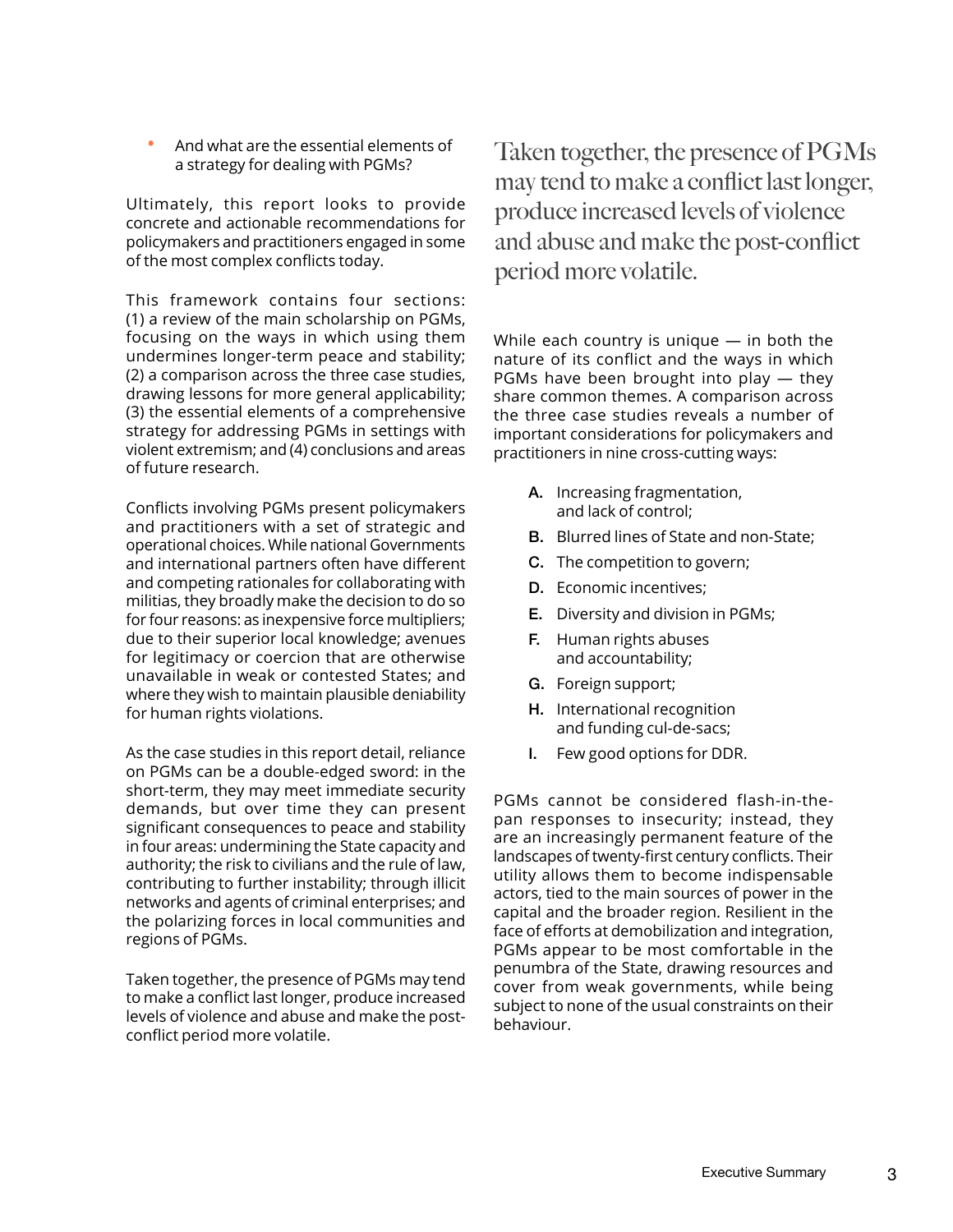This raises questions and points of consideration for policymakers to consider in relation to PGMs:

- **Setting a clear goal related to PGMs:** What role will PGMs play in the postconflict period? What incentives and points of leverage exist to shape PGM behaviour (including related to human rights)? What role might PGMs play in a peace process to ensure they do not become spoilers?
- **Know your enemy and your friend:**  What are the main motivations for a PGM to align itself with the State? Are there competing interests or loyalties within a militia and how will they affect the group's readiness to follow demands from the State? What role do interreligious conflicts and other cleavages play in driving militia formation and operations? What ties do militias have to outside or foreign powerbrokers, and how will this drive their decision-making?
- **Condition recognition by the State:** Has the government put in place measures to withhold recognition of, funding or other support in the case of human rights violations for PGMs? Are these measures enforced? Do they include basic mechanisms that would allow independent monitoring and sanctioning of unwanted behaviour?
- **Integration as one of several options:** Integration — typically thought of as a process to incorporate soldiers into an army — should be thought of broadly, allowing for movement into State police forces, national intelligence or even nonsecurity branches of the government. If integration is taken forward, how will it affect both the State security services and the rump PGM (given that wholesale integration of all forces seldom takes place)?
- **Bespoke DDR processes:** The cases in this report do not support a generalizable finding when it comes to

DDR. Instead, they point more towards the need for highly tailored, contextspecific processes for dealing with PGMs. Do DDR programme in relation to PGM members needs to be located within a broader strategy that includes some combination of human rights vetting, the reduction of predatory behaviour and intercommunal reconciliation?

- **Gain leverage through payroll:** One aim of paying PGMs is to limit the likelihood that they engage in predatory behaviour towards local communities. As with State recognition, can payments be viewed as a bargain between the State and the PGM, where resources are made conditional? And, if so, on exactly what conditions?
- **Human rights due diligence:** Human rights due diligence is of particular importance during the integration phase of a PGM, in which it becomes formally part of the State security services. But how can human rights vetting be considered across all relationships?
- **Accountability:** Rather than think in terms of counter-insurgency, can policymakers consider PGMs as part of an accountability process that will eventually build the basis for deeper reconciliation across polarized communities?
- **Regional engagement:** What is the role for multilateral institutions (such as the United Nations and the European Union) to push for a less fraught regional environment or attempt to gain greater oversight over the roles of militias in these settings?
- **Beyond counter-insurgency:** How would a comprehensive strategy for addressing the risks posed, by both insurgent forces and the militias that fight against them, combine possible inclusion in the peace process, conflict resolution and positive peace that builds long-term sustainable resolutions?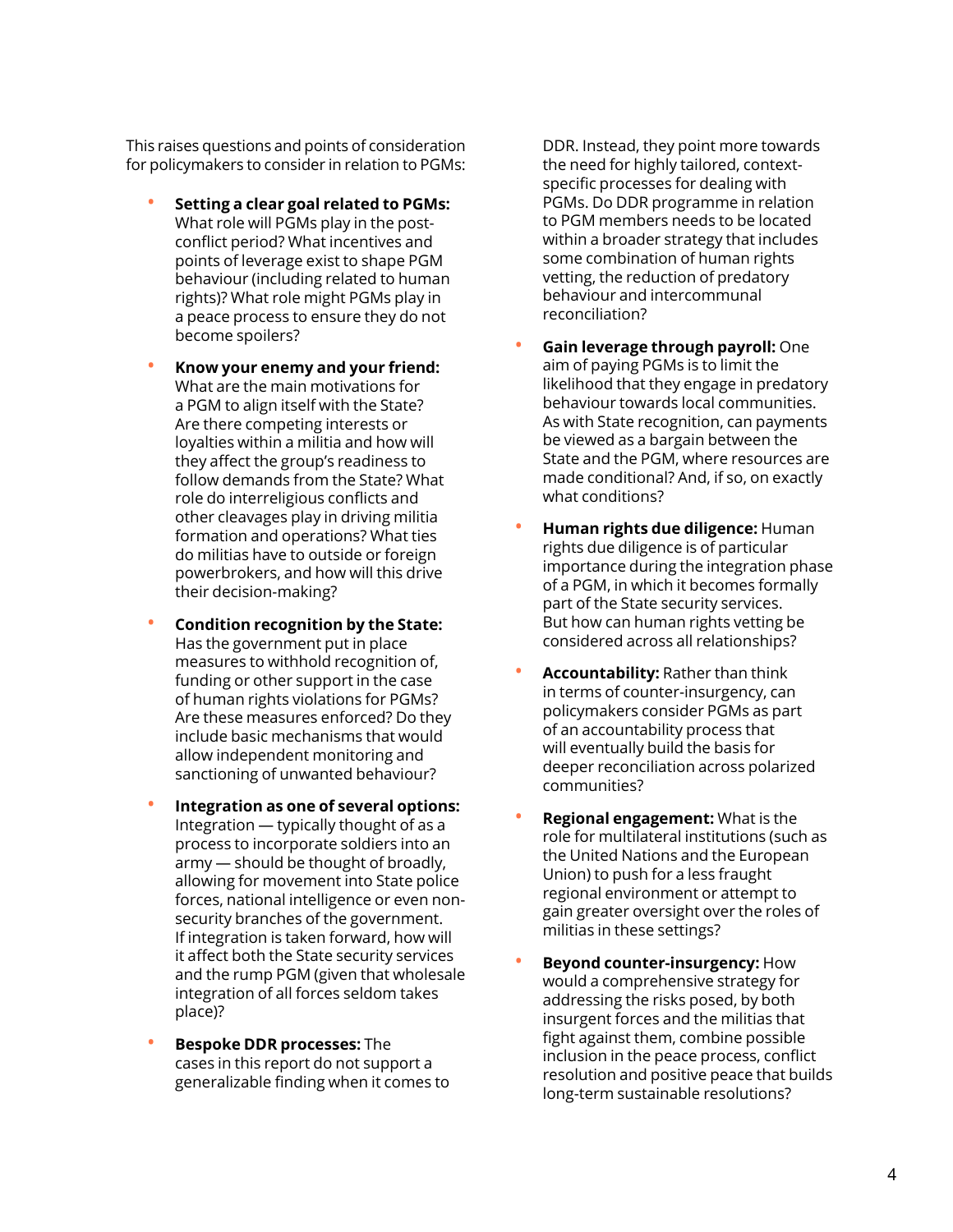The case studies in this project have made a clear case for the need to grapple with the complexity of PGMs, to think of them as part of the socioeconomic fabric of a given setting, and to design interventions based on both the risks they pose as well as the value they bring. Two key areas warrant further consideration:

- 1. **Funding modalities:** Policymakers need to grip the funding modalities for PGMs. As of today, discussions among international donors and national governments are scattered and ad hoc; these discussions reluctantly search for ways to maintain the impact that militias offer without a broader strategic sense of how resources can help shape behaviour, reduce risks of violence and ultimately undermine violent extremism. Whether to funnel funds through government coffers to PGMs is one question; how to resource PGMs in a way that constrains their worst impulses and improves State–society relations is a much deeper one.
- 2. **Integration and Human Rights Due Diligence:** The choice to rely on a PGM carries a significant risk that a range of human rights violations will be dropped on or near a government's doorstep. Integration should be one tool among many in designing a comprehensive strategy for PGMs in a post-conflict setting. Any strategy for dealing with PGMs would need to account for and look to engage the many nerve centres involved in the work against violent extremist groups, from major-power counter-terrorism operations to highly localized intercommunal reconciliation.

In sum, and as the case studies in this report make clear, when trying to understand hybrid security actors, it is essential to consider how they interact with already hybrid States.